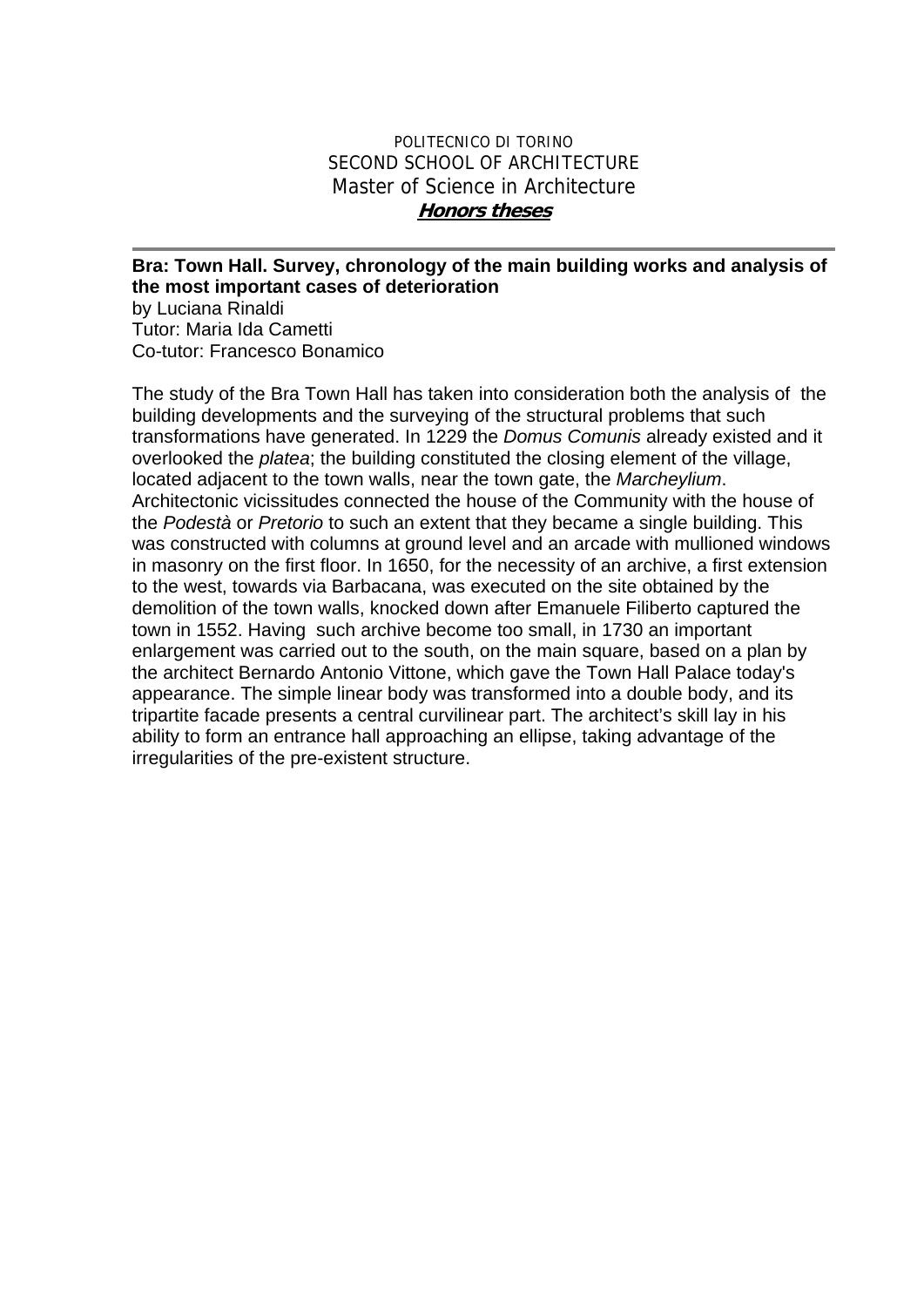

Arch. B. A. Vittone's plan Bra Town Hall in 1730

The most substantial internal construction was equipping the Town Hall with a reception room in 1927. In order to do it, it was necessary to demolish a part of the main spine wall on all floors, which caused the elimination of the vaulted floors supported by the wall and their rebuilding with double T iron beams. This operation originated various cracks on the floor of the reception room, in correspondence with the demolished wall. The vertical fissure system of the Town Hall is concentrated on the prospect of via Barbacana, in the oldest part of the building.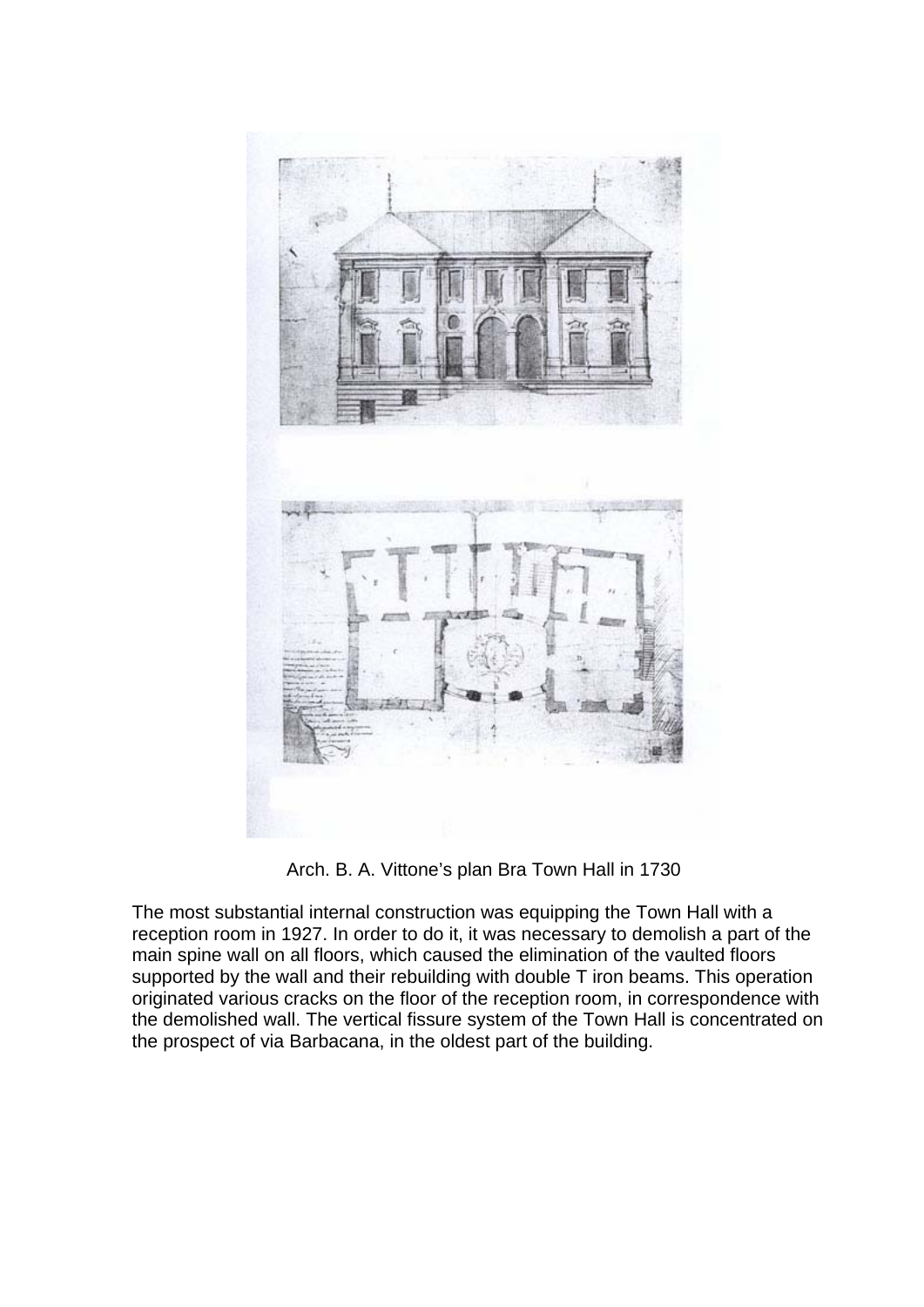

Photo of the oldest part of Town Hall overlooked via Barbacana

Some cracks, cutting the masonry from the cornice, are visible; their course, slimming down from top to bottom, indicates that the cracks are caused by the subsiding of the foundations. Since here the earth is not coherent, because it was brought on purpose to fill up the chasm of the "Rocca", the above-mentioned lesions are due to settlement from filling material. Their vertical direction shows that the cause is imputable also to the rotation due to the push of the vaulted floors on the supporting walls. The cracks formed where the pushing found the weakest points in the walls, therefore less thick or empty inside, which hints at the presence of a small window in the space between the two greater fissures, as testified by Boetto's lithograph, and the results of the thermographic analysis would confirm it.